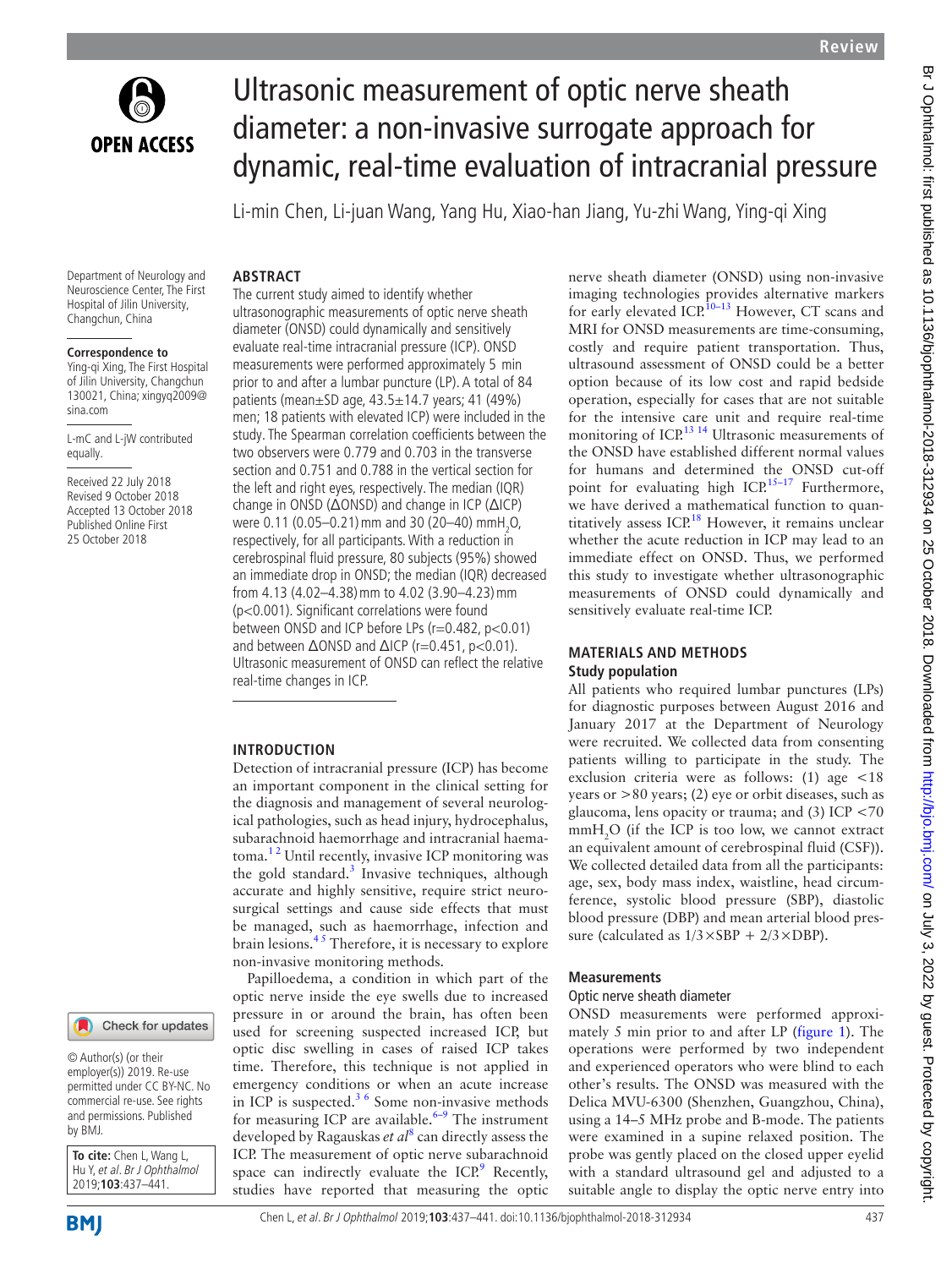

**Figure 1** ONSD measurements: (A) ONSD before the LP; (B) ONSD after the LP. LP, lumbar puncture; ONSD, optic nerve sheath diameter.

the eyeball. According to the ALARA ('as low as reasonably achievable') principle, the output of the ultrasonic instrumenta-tion was adjusted to the requirements of orbital sonography.<sup>[19](#page-3-10)</sup> As recommended, ONSD measurements were performed at a depth of 3 mm behind the eye globe, $13$  and two measurements were performed for each eye. The first measurement was performed in the transverse section and the second was performed in the vertical section, and thus a total of eight values were obtained. The final ONSD measurement value for every patient was derived from the average of the eight values to reduce deviation. Operator variability has been confirmed to be minimised using the aforementioned approaches.<sup>2021</sup>

## Lumbar puncture

The LP was performed by a senior neurologist according to a standard procedure where the ICP was recorded in  $mmH_{2}O$ . Initial and final ICP values were recorded. Elevated ICP was defined as a pressure  $>$  200 mmH<sub>2</sub>O.<sup>22</sup> Additionally, 3-4 mL of CSF was collected for laboratory examination.

## **Statistical analyses**

Descriptive analysis was performed for qualitative data using frequency and percentage; for quantitative data consistent with the normal distribution, the mean and SD were used for analysis; for data that did not meet the criteria for a normal distribution, analysis involved the median with IQR. Normality of the distribution was assessed using histograms and the Kolmogorov-Smirnov test. Spearman correlation analysis was performed to compare the measurements between two eyes and two observers. A Bland-Altman analysis was performed to determine interobserver reliability. The Wilcoxon rank-sum test was used to compare the differences in the ONSD before and after LP. The correlation between the ONSD and ICP was evaluated using Spearman correlation analysis. Changes in the ONSD (ΔONSD) and ICP (ΔICP) before and after LP were assessed. The correlation between ΔONSD and ΔICP was evaluated using Spearman correlation analysis. Statistical analyses were performed on a

<span id="page-1-0"></span>personal computer using SPSS V.20.0 software, and  $p < 0.05$  was considered statistically significant.

## **Results**

A total of 84 patients (mean (SD) age, 43.5 (14.7) years; 41 (49%) men; 18 patients with elevated ICP) were included in this study ([table](#page-1-1) 1).

The Spearman correlation coefficient for the left eye between the two observers was 0.779 in the transverse section and 0.751 in the vertical section; for the right eye, it was 0.703 in the transverse section and 0.788 in the vertical section. A Bland-Altman analysis yielded a mean (SD) difference of 0.038 (0.232) mm in measurements between the two observers. Limits of agreement (mean $\pm$ 1.96 × SD) were 0.493 and −0.417 mm. The ONSD values for all participants, measured before and after LP, ranged from 3.57 to 5.63 mm, and from 3.26 to 5.01 mm, respectively. The initial ICP for all participants ranged from 90 to 400  $\text{mmH}_{2}$ O, and the final ICP ranged from 70 to 240  $\text{mmH}_{2}$ O. Variation ranges for different groups are listed in [table](#page-2-0) 2.

The ΔONSD and ΔICP of the 84 patients ranged from 0 to 0.62 mm and from 0 to 180 mm $H_2O$ , respectively. The median (IQR)  $\triangle$ ONSD and  $\triangle$ ICP were 0.11 (0.05–0.21) mm and 30 (20–40)  $mmH<sub>2</sub>O$ , respectively, for all participants. The median (IQR) ΔONSD and ΔICP for the different groups are shown in [table](#page-2-1) 3.

<span id="page-1-1"></span>

| <b>Table 1</b> Patient characteristics         |             |  |  |  |  |
|------------------------------------------------|-------------|--|--|--|--|
| Demographics (n=84)                            |             |  |  |  |  |
| Age, mean (SD), years                          | 43.5(14.7)  |  |  |  |  |
| Male, $n$ $(\%)$                               | 41(49)      |  |  |  |  |
| Body mass index, mean (SD), kg/m <sup>2</sup>  | 23.6(4.5)   |  |  |  |  |
| Waistline, mean (SD), cm                       | 80.5 (11.2) |  |  |  |  |
| Head circumference, mean (SD), cm              | 55.5(1.8)   |  |  |  |  |
| Mean arterial blood pressure, mean (SD), mm Hg | 97.1 (17.6) |  |  |  |  |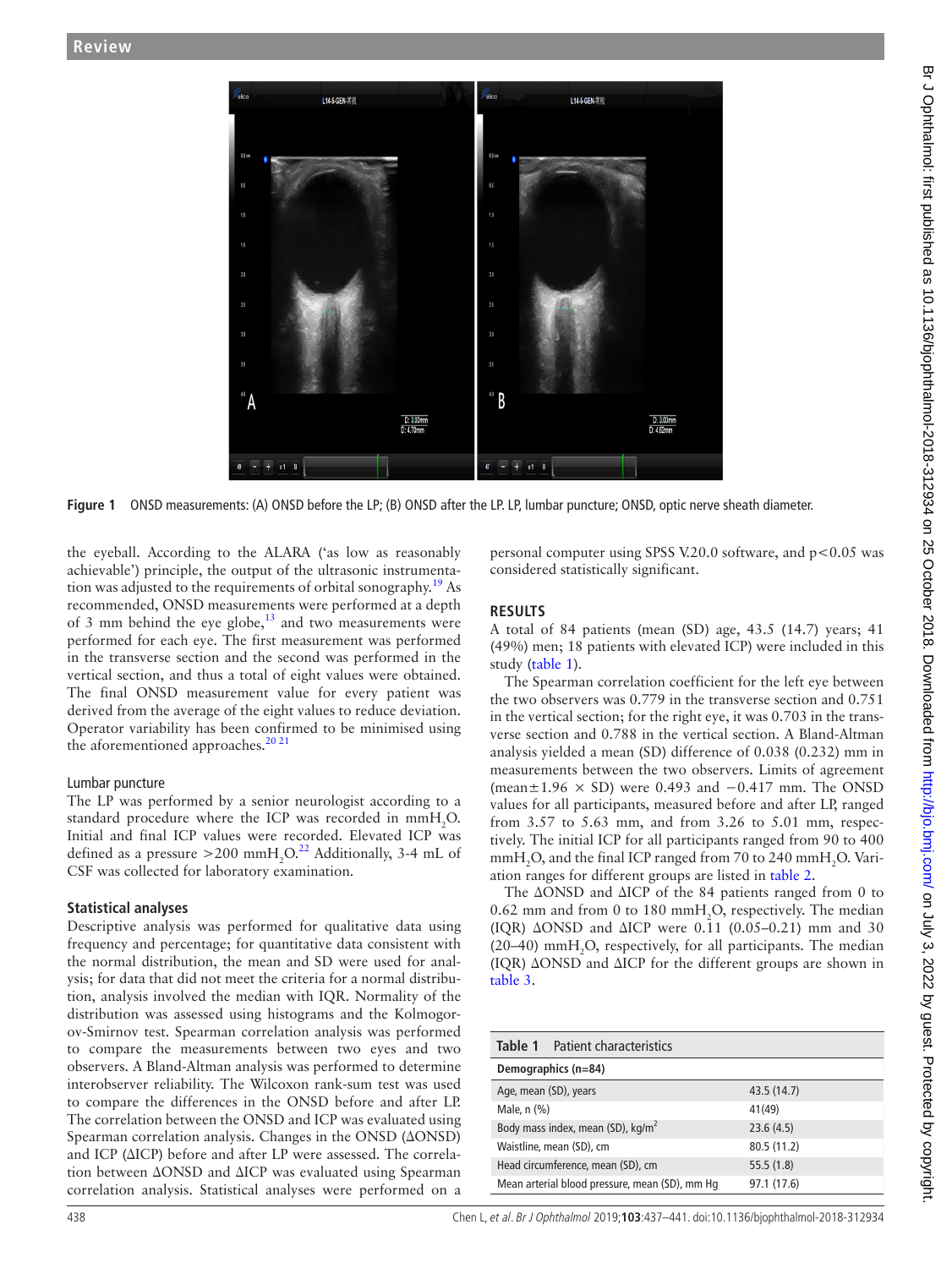<span id="page-2-0"></span>

| Variation range for different groups<br>Table 2 |                       |           |                     |           |  |  |
|-------------------------------------------------|-----------------------|-----------|---------------------|-----------|--|--|
|                                                 | Elevated ICP $(n=18)$ |           | Normal ICP $(n=66)$ |           |  |  |
|                                                 | <b>Before LP</b>      | After LP  | <b>Before LP</b>    | After LP  |  |  |
| ONSD range (mm)                                 | $4.02 - 5.63$         | 3.87-5.01 | 3.57-4.70           | 3.26-4.61 |  |  |
| ICP range (mmH <sub>2</sub> O)                  | 200-400               | 110-240   | 90-195              | 70-180    |  |  |

ICP, intracranial pressure; LP, lumbar puncture; ONSD, optic nerve sheath diameter.

Statistically significant correlations were found between ONSD and ICP before LP (r=0.482, p<0.01) and between ΔONSD and  $\Delta$ ICP (r=0.451, p<0.01). With a reduction in CSF pressure, 80 subjects (95%) showed an immediate drop in ONSD; the median (IQR) decreased from 4.13 (4.02–4.38) mm to 4.02 (3.90–4.23) mm (p<0.001) ([figure](#page-2-2) 2). Only four patients showed no significant changes in the ONSD before and after LP; [figure](#page-3-11) 3 shows the ΔONSD and ΔICP for the elevated ICP groups. The largest change in ONSD value observed in this study was from 5.63 to 5.01 mm, and the largest change in ICP was of 180 mm Hg.

## **Discussion**

This study demonstrates that the ONSD decreases immediately following a reduction in CSF pressure, thereby confirming that ONSD reacts to ICP in real time. Our results, therefore, suggest that the measurement of ONSD is potentially a non-invasive approach for dynamic, real-time monitoring of ICP changes, especially in the early stages. The optic nerve is a part of the central nervous system, and is surrounded by the dura, arachnoid and pia mater; the optic nerve sheath is the continuation of the dura mater, and the subarachnoid space contains CSF. Thus, any increase in the ICP in the subarachnoid space is transferred to the fluid in the optic nerve surrounding it. $^{23}$  $^{23}$  $^{23}$  For some diseases, such as elevated ICP secondary to venous sinus thrombosis, LP has been used to determine whether the ICP has declined, and this procedure may need to be repeated several times. Therefore, it would benefit the patients considerably if an ONSD measurement could help determine the ICP. Several studies have confirmed that ONSD changes with ICP.<sup>12 13 24 25</sup>

Sachita Shah *et al*<sup>[26](#page-4-3)</sup> investigated intraobserver and interobserver reliability among three emergency physicians using three different imaging protocols and suggested that comparable precision and interobserver reliability can be achieved. These find-ings are similar to those in our previous research.<sup>[27](#page-4-4)</sup> However, it remains unclear whether an acute reduction in ICP leads to an immediate effect on ONSD. Previous animal models<sup>28</sup> and in vitro optic nerve experiments<sup>[29 30](#page-4-6)</sup> have focused on this problem. Our study is one of the few that evaluate alterations in ONSD as ICP changes, in real-time. In a study of 12 patients, Hansen and Helmke<sup>31</sup> showed ONSD changes that exhibited covariance with the alteration of lumbar CSF pressure during infusion tests (Ringer's solution pumped in the lower lumbar intervertebral segments at adjustable constant flow rates ranging from 0.5 to 4.0 mL/min), and found that the average maximum difference in ONSD between baseline and peak pressure conditions was 1.8 mm (range: 0.7–3.1 mm). In their study, the change in CSF



<span id="page-2-2"></span>**Figure 2** Median and range of optic nerve sheath diameter (ONSD) measured before and after lumbar puncture (LP) in all subjects.

pressure was controlled using infusion tests, and the range of increase in ICP was  $17-51$  mm Hg  $(231.2-693.6 \text{ mmH}_2\text{O}).$ When we measured the ONSD before and after LP, the range of reduction in  $\triangle$ ICP was from 0 to 180 mmH<sub>2</sub>O. We included 84 patients, and the final ONSD measurement value for every patient was derived from the average of the eight values obtained by two experienced operators to reduce deviation.

A prospective observational study demonstrated that the ONSD of children with hydrocephalus was significantly and immediately reduced after they underwent a ventriculo-peritoneal shunt surgery, which is similar to our results in adults.<sup>32</sup> The difference is that the authors measured the ONSD 30 min after CSF drainage, while we performed the measurements within 5 min of the procedure. This study reflected the immediate, realtime changes of ONSD with changing ICP. The evaluation of ICP using an ONSD measurement has been widely used in clinical practice, and the standard operation is very important. Some reports<sup>15 16</sup> have emphasised that ONSD measurements should be performed prior to the ICP monitoring device placement. Nevertheless, until now, there was no specific study to support this criterion. Our study shows that ONSD changes immediately after LP. Therefore, the measurements of ONSD should be performed before the operations that may affect the ICP. There could be two reasons why four patients in this study showed no changes in their ONSD after LP. The first reason is that changes in ICP lead to changes in the volume of the optic nerve sheath. Until now, studies have often used ultrasound to measure the

<span id="page-2-1"></span>

| Mean changes of $\triangle$ ONSD and $\triangle$ ICP in the different groups<br>Table 3            |                       |                       |                       |  |  |  |
|----------------------------------------------------------------------------------------------------|-----------------------|-----------------------|-----------------------|--|--|--|
|                                                                                                    | All subjects $(N=84)$ | Normal ICP ( $n=66$ ) | Elevated ICP $(n=18)$ |  |  |  |
| $\Delta$ ONSD, median (IQR), mm                                                                    | $0.11(0.05 - 0.21)$   | $0.105(0.05 - 0.21)$  | $0.11(0.06 - 0.24)$   |  |  |  |
| $\triangle$ ICP, median (IQR), mmH <sub>2</sub> O                                                  | $30(20-40)$           | $30(20-40)$           | $30(20-82)$           |  |  |  |
| $\triangle$ ICP, the mean changes of intracranial pressure (ICP) before and after lumbar puncture. |                       |                       |                       |  |  |  |

ΔONSD, the mean changes in optic nerve sheath diameter (ONSD) values measured before and after lumbar puncture.

Chen L, et al. Br J Ophthalmol 2019;**103**:437–441. doi:10.1136/bjophthalmol-2018-312934 439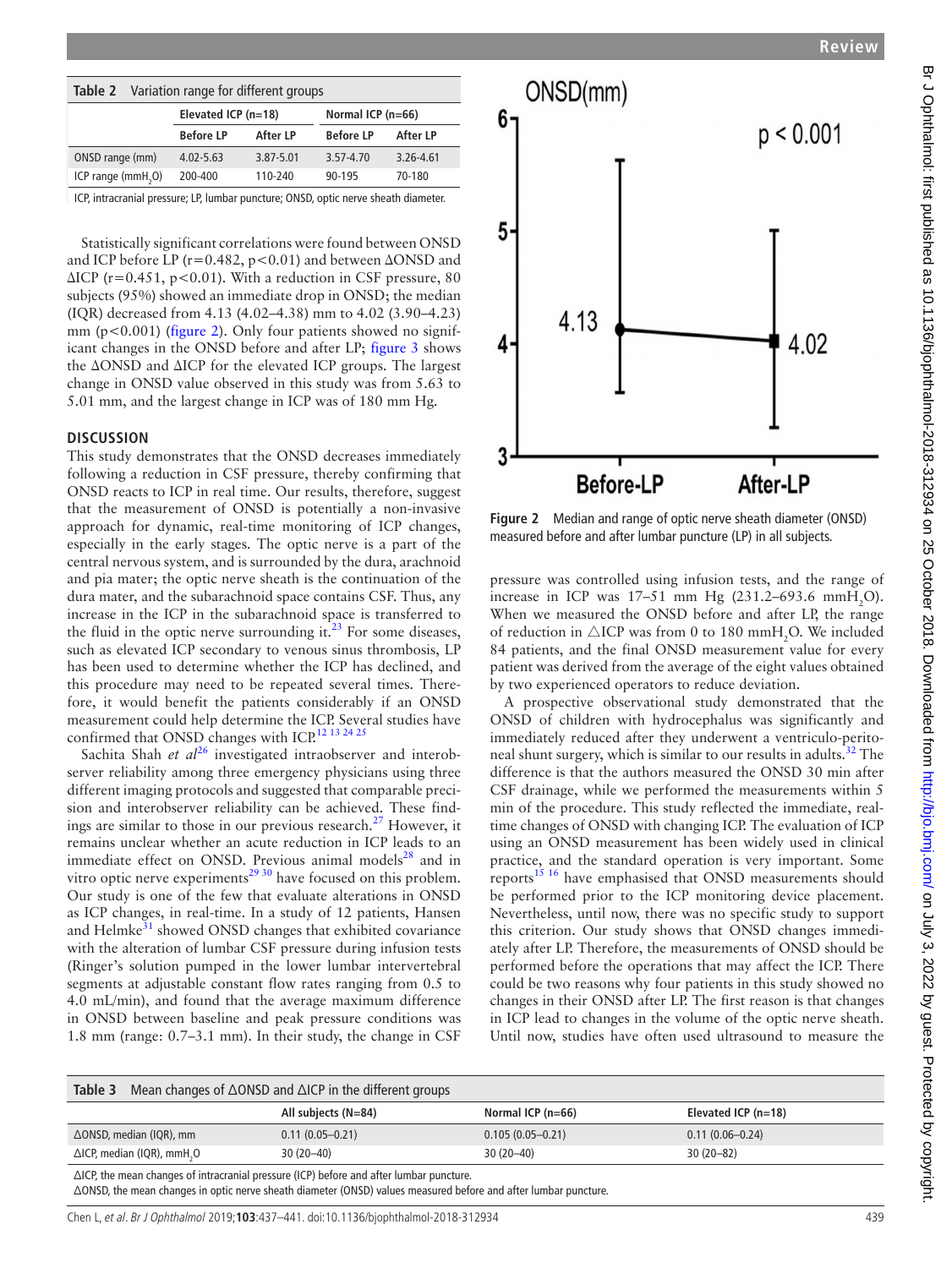## **Review**



<span id="page-3-11"></span>**Figure 3** Change in optic nerve sheath diameter (ONSD) measured before and after lumbar puncture (LP) in subjects with elevated intracranial pressure.

diameter changes of the optic nerve sheath to reflect the volume changes of optic nerve sheath. However, one must consider that the optic nerve sheath may not be a perfectly circular structure. Killer *et al*<sup>23</sup> studied 12 optic nerves from nine patients; the results showed that the subarachnoid space of the human optic nerve is not a homogeneous, empty chamber filled with CSF. Instead, it contains a complex arachnoid trabeculae and septa system to separate the subarachnoid space, which displays considerable numerical and structural changes according to their location in different portions of the optic nerve. Therefore, ONSD might vary from patient to patient and may not be the same in all locations of the sheath. To increase accuracy, we performed two cross-sectional scans to measure ONSD, in the transverse and vertical planes, and the average of the eight values represents the diameter changes of optic nerve sheath in our study. This may be crucial for cases where the diameter changes of optic nerve sheath do not perfectly reflect the volume changes of optic nerve sheath. The other possible reason for the lack of change in ONSD is that, although ICP is certainly an important factor, there are other factors that may affect the optic nerve sheath in vivo, and these factors need to be investigated in future studies.

Our study also has some limitations. First, this study was limited by its modest sample size. Thus, studies with larger samples should be conducted in the future. Second, the ICP measured using the LP manometer in this study has an upper limit of 400  $mmH_2O$ , so evaluating cases with even higher ICP in future studies would offer additional insights. Third, there are other non-invasive measurements for evaluating ICP by ultrasound that should be considered for investigation in our future research. Finally, the individual optic nerve differences should be taken into consideration in future research. Taken together, our results demonstrate that ultrasonic measurement of ONSD can reflect the relative real-time changes in ICP.

**Acknowledgements** The authors thank the patients who participated in this study and their relatives.

**Contributors** Y-qX and L-jW conceived and designed the experiments. L-mC, X-hJ, YH, and Y-zW performed the experiments. L-mC analyzed the data and wrote the paper.

**Funding** This project was supported by the National Natural Science Foundation of China (no 8180070275).

**Competing interests** None declared.

**Patient consent** Obtained.

**Ethics approval** This study was approved by the ethics committee of The First Hospital of Jilin University (approval number: 2016–375).

**Provenance and peer review** Not commissioned; externally peer reviewed.

**Open access** This is an open access article distributed in accordance with the Creative Commons Attribution Non Commercial (CC BY-NC 4.0) license, which permits others to distribute, remix, adapt, build upon this work non-commercially, and license their derivative works on different terms, provided the original work is properly cited, appropriate credit is given, any changes made indicated, and the use is non-commercial. See:<http://creativecommons.org/licenses/by-nc/4.0>

## **ReferenceS**

- <span id="page-3-0"></span>1 Balestreri M, Czosnyka M, Hutchinson P, et al. Impact of intracranial pressure and cerebral perfusion pressure on severe disability and mortality after head injury. [Neurocrit Care](http://dx.doi.org/10.1385/NCC:4:1:008) 2006;4:008–13.
- 2 Czosnyka M, Pickard JD. Monitoring and interpretation of intracranial pressure. J [Neurol Neurosurg Psychiatry](http://dx.doi.org/10.1136/jnnp.2003.033126) 2004;75:813–21.
- <span id="page-3-1"></span>3 Raboel PH, Bartek J, Andresen M, et al. Intracranial pressure monitoring: invasive versus non-invasive methods-a review. [Crit Care Res Pract](http://dx.doi.org/10.1155/2012/950393) 2012;2012:1-14.
- <span id="page-3-2"></span>4 Hagel S, Bruns T, Pletz MW, et al. External ventricular drain infections: risk factors and outcome. [Interdiscip Perspect Infect Dis](http://dx.doi.org/10.1155/2014/708531) 2014;2014:1–6.
- 5 Dasic D, Hanna SJ, Bojanic S, et al. External ventricular drain infection: the effect of a strict protocol on infection rates and a review of the literature. [Br J Neurosurg](http://dx.doi.org/10.1080/02688690600999901) 2006;20:296–300.
- <span id="page-3-3"></span>6 Robba C, Bacigaluppi S, Cardim D, et al. Non-invasive assessment of intracranial pressure. [Acta Neurol Scand](http://dx.doi.org/10.1111/ane.12527) 2016;134:4–21.
- 7 Hamarat Y, Deimantavicius M, Kalvaitis E, et al. Location of the internal carotid artery and ophthalmic artery segments for non-invasive intracranial pressure measurement by multi-depth TCD. *[Libyan J Med](http://dx.doi.org/10.1080/19932820.2017.1384290)* 2017:12:1384290.
- <span id="page-3-4"></span>8 Ragauskas A, Matijosaitis V, Zakelis R, et al. Clinical assessment of noninvasive intracranial pressure absolute value measurement method. [Neurology](http://dx.doi.org/10.1212/WNL.0b013e3182574f50) 2012;78:1684–91.
- <span id="page-3-5"></span>9 Liu H, Yang D, Ma T, et al. Measurement and associations of the optic nerve subarachnoid space in normal tension and primary open-angle glaucoma. Am J [Ophthalmol](http://dx.doi.org/10.1016/j.ajo.2017.11.024) 2018;186:128–37.
- <span id="page-3-6"></span>10 Sekhon MS, Griesdale DE, Robba C, et al. Optic nerve sheath diameter on computed tomography is correlated with simultaneously measured intracranial pressure in patients with severe traumatic brain injury. [Intensive Care Med](http://dx.doi.org/10.1007/s00134-014-3392-7) 2014;40:1267–74.
- 11 Kimberly HH, Noble VE. Using MRI of the optic nerve sheath to detect elevated intracranial pressure. [Crit Care](http://dx.doi.org/10.1186/cc7008) 2008;12:181.
- <span id="page-3-12"></span>12 Dubourg J, Javouhey E, Geeraerts T, et al. Ultrasonography of optic nerve sheath diameter for detection of raised intracranial pressure: a systematic review and metaanalysis. [Intensive Care Med](http://dx.doi.org/10.1007/s00134-011-2224-2) 2011;37:1059–68.
- <span id="page-3-7"></span>13 Geeraerts T, Merceron S, Benhamou D, et al. Non-invasive assessment of intracranial pressure using ocular sonography in neurocritical care patients. [Intensive Care Med](http://dx.doi.org/10.1007/s00134-008-1149-x) 2008;34:2062–7.
- 14 Tayal VS, Neulander M, Norton HJ, et al. Emergency department sonographic measurement of optic nerve sheath diameter to detect findings of increased intracranial pressure in adult head injury patients. [Ann Emerg Med](http://dx.doi.org/10.1016/j.annemergmed.2006.06.040) 2007;49:508–14.
- <span id="page-3-8"></span>15 Wang L, Feng L, Yao Y, et al. Optimal optic nerve sheath diameter threshold for the identification of elevated opening pressure on lumbar puncture in a Chinese population. [PLoS One](http://dx.doi.org/10.1371/journal.pone.0117939) 2015;10:e0117939.
- 16 Padayachy LC, Padayachy V, Galal U, et al. The relationship between transorbital ultrasound measurement of the optic nerve sheath diameter (ONSD) and invasively measured ICP in children. Part II: age-related ONSD cut-off values and patency of the anterior fontanelle. [Childs Nerv Syst](http://dx.doi.org/10.1007/s00381-016-3068-4) 2016;32:1779-85.
- 17 Lee SU, Jeon JP, Lee H, et al. Optic nerve sheath diameter threshold by ocular ultrasonography for detection of increased intracranial pressure in Korean adult patients with brain lesions. [Medicine](http://dx.doi.org/10.1097/MD.0000000000005061) 2016;95:e5061.
- <span id="page-3-9"></span>18 Wang LJ, Yao Y, Feng LS, et al. Noninvasive and quantitative intracranial pressure estimation using ultrasonographic measurement of optic nerve sheath diameter. Sci [Rep](http://dx.doi.org/10.1038/srep42063) 2017;7:42063.
- <span id="page-3-10"></span>19 Toms DA. The mechanical index, ultrasound practices, and the ALARA principle. J [Ultrasound Med](http://www.ncbi.nlm.nih.gov/pubmed/16567451) 2006;25:560–1.